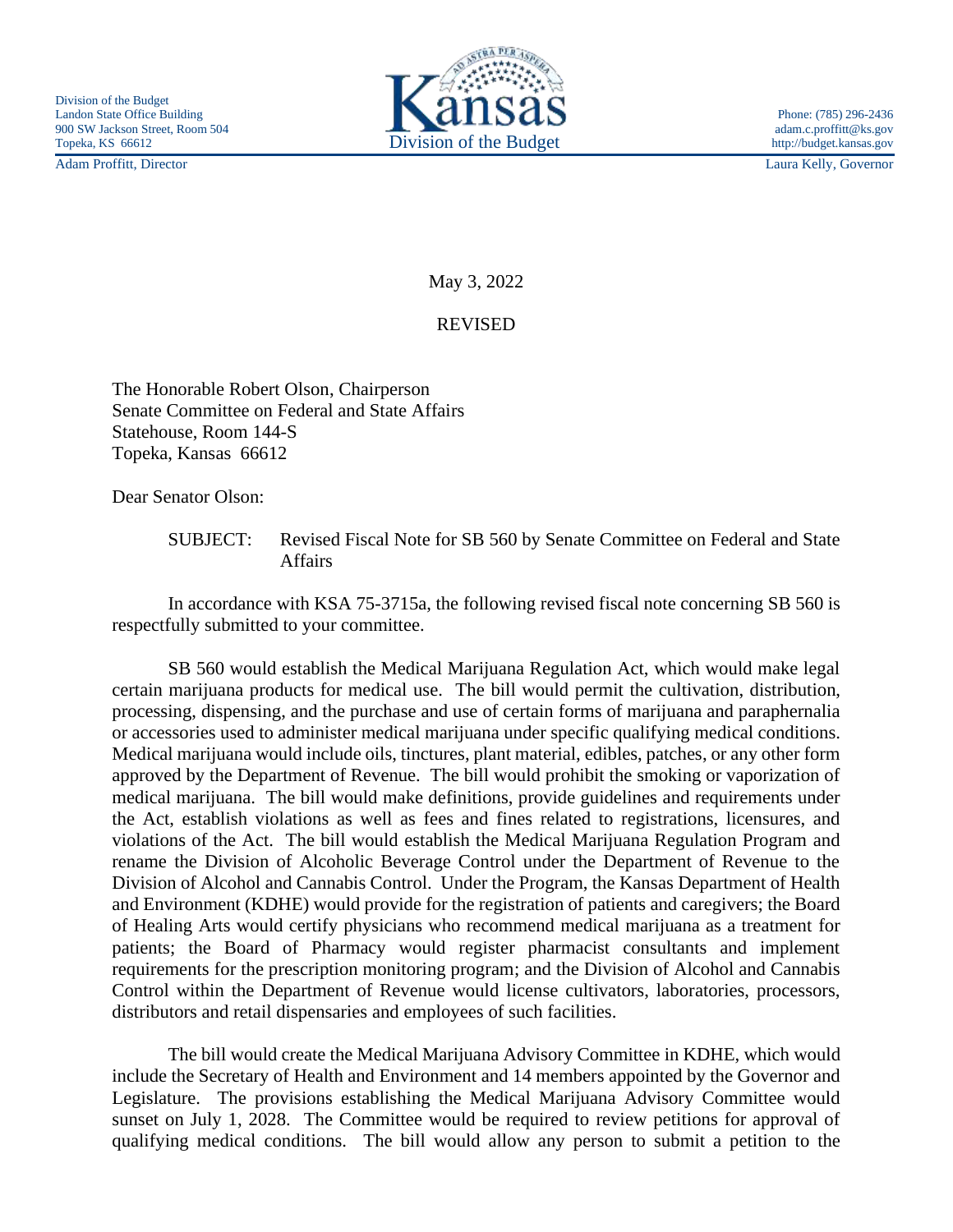Committee requesting that a disease or condition be added as a qualifying medical condition. Any person would be allowed to submit a petition to the Director of Alcohol and Cannabis Control requesting that a form or method of using medical marijuana be approved. The Director would be required to consult with the Committee regarding the petitions for approval of forms of medical marijuana not specifically listed in the bill.

The bill would include requirements and procedures for patients and caregivers to apply for registration through KDHE, which would be valid for one year. KDHE would be required to create a website for the public to access information regarding patient and caregiver registration. The maximum fees for initial registration or renewal would be \$50 for a patient registration, or \$25 if the patient is indigent or a veteran, and \$25 for a caregiver registration. Registered patients or caregivers would be limited to a maximum of a 30-day supply of medical marijuana. Medical marijuana registry identification cards, or an equivalent, issued in other states would be valid in Kansas if the nonresident patient has not been residing in Kansas for more than 180 days.

KDHE would be authorized to impose civil penalties or revoke registrations for violations of the Medical Marijuana Regulation Act. The bill would establish the Medical Marijuana Registration Fund, which would be financed from all fees and fines imposed and collected by KDHE and used for the payment or reimbursement of costs related to KDHE's regulation and enforcement of the possession and use of medical marijuana. KDHE would be required to adopt rules and regulations to administer the Medical Marijuana Regulation Act as detailed in the bill on or before January 1, 2024, after consulting with the Medical Marijuana Advisory Committee.

Physicians wishing to recommend treatment with medical marijuana would be required to apply to the Board of Healing Arts for certification. The bill lists the requirements of certification, requires the Board to adopt rules and regulations, and authorizes the Board to impose an annual fee of up to \$175. Pharmacists seeking to operate as a pharmacist consultant for a retail dispensary would be required to register with the Board of Pharmacy. The Board would be required to adopt rules and regulations. Quarterly expenditures of the Kansas Prescription Drug Monitoring Program attributable to the Medical Marijuana Regulation Act would be required to be certified.

Any individual seeking to cultivate, conduct laboratory testing of, process, distribute, or sell at retail medical marijuana, concentrate, or products would be required to apply for licensure with the Division of Alcohol and Cannabis Control. The bill would include all requirements for licensure and establish fees for such licenses. Monies collected from fees and fines would be deposited into the Medical Marijuana Business Regulation Fund, which would be a new fund created by the bill. Monies in the fund could be used for the payment or reimbursement of Division of Alcohol and Cannabis Control costs for the regulation and enforcement of the Medical Marijuana Regulation Act. The Division of Alcohol and Cannabis would be able to revoke or suspend a license or issue civil penalties for certain violations of the Act. The Department of Revenue would be required to consult with the Medical Marijuana Advisory Committee and adopt rules and regulations as detailed in the bill to administer the Program and implement the provisions of the Act on or before January 1, 2024. The Division of Alcohol and Cannabis Control would also be required to create a database to monitor medical marijuana products through the entire supply chain and each distribution channel.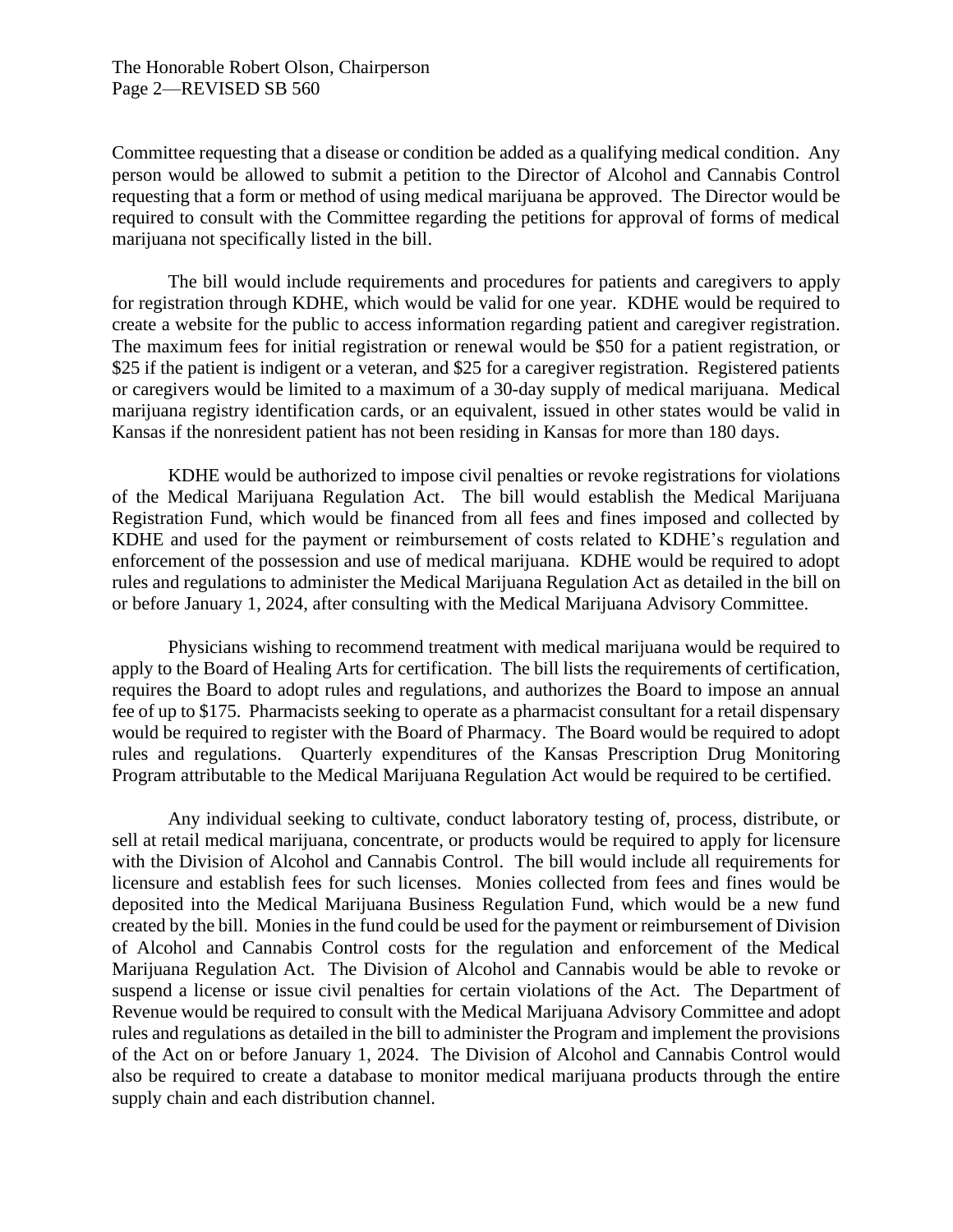The Honorable Robert Olson, Chairperson Page 3—REVISED SB 560

Financial institutions that provide services to any licensed cultivator, laboratory, processor, distributor, or retail dispensary would be exempt from any criminal law of the state. Persons who consume medical marijuana could not be denied housing, employment, workers compensation benefits, or certain professional licenses and could not be considered ineligible for organ transplants or be considered an unfit parent solely because of the use of medical marijuana. SB 560 would take effect July 1, 2023.

The Department of Revenue estimates that SB 560 would increase sales tax revenues by \$0.48 million in FY 2024 and \$2.9 million in FY 2025. For the Department of Revenue, the bill establishes the Medical Marijuana Business Regulation Fund and creates a revenue stream to fund agency activities of the Medical Marijuana Regulation Program. Below is a profile of the Department of Revenue's estimates for Medical Marijuana Business Regulation Fund revenues and agency expenditures, which would be incurred by the Division of Alcohol and Cannabis Control (currently the Division of Alcoholic Beverage Control). Estimated revenues assume the maximum amount of each fee allowed under the bill. Revenues to the fund would not be collected until January 1, 2024. As a result, expenditures would have to be funded from the State General Fund in FY 2023. Since the original fiscal effect statement was issued, the Department of Revenue has provided updated information on the fiscal effect related to estimated administrative costs.

|                                               | FY 2023                  | FY 2024      | FY 2025      |
|-----------------------------------------------|--------------------------|--------------|--------------|
| Medical Marijuana Business Reg. Fund-Revenues | $\overline{\phantom{m}}$ | \$18,490,000 | \$18,490,000 |
| Expenditures                                  | 4.901.450                | 4.017.137    | 3.502.000    |
| <b>Ending Balance</b>                         | (S4.901.450)             | \$14,472,863 | \$14,988,000 |

The table below lists the estimated expenditures and FTE positions for the Department of Revenue and the funding sources:

|                                                     | FY 2023     |       | FY 2024                  |       | FY 2025     |       |
|-----------------------------------------------------|-------------|-------|--------------------------|-------|-------------|-------|
| Expenditures & FTE:<br>Alcohol and Cannabis Control | \$4,901,450 | 31.00 | \$4,017,137              | 31.00 | \$3,502,000 | 31.00 |
| Funds:                                              |             |       |                          |       |             |       |
| State General Fund                                  | \$4,901,450 |       | $\overline{\phantom{m}}$ |       | $- -$       |       |
| Med. Marijuana Business Reg. Fund                   |             |       | 4,017,137                |       | 3,502,000   |       |
| <b>Total Funds</b>                                  | \$4,901,450 |       | \$4,017,137              |       | \$3,502,000 |       |

The Department of Revenue indicates that the bill would require the Division of Alcohol and Cannabis Control created by the bill, to stand up an entirely new work unit to license cultivators, laboratories, processors, distributors, and retail dispensaries. The Division would also need to increase the number of enforcement agents to regulate medical marijuana licenses. Significant changes would be necessary to the licensing system and a seed to sale tracking system would need to be created, with an estimated initial cost of \$3.0 million.

For KDHE, the bill would establish the Medical Marijuana Registration Fund and would create a revenue stream to fund agency activities of the Medical Marijuana Regulation Program. However, KDHE estimates that revenues to the fund would not be sufficient to fully fund program costs, particularly during program implementation. Below is a profile of KDHE's estimates for Medical Marijuana Registration Fund revenues and agency expenditures: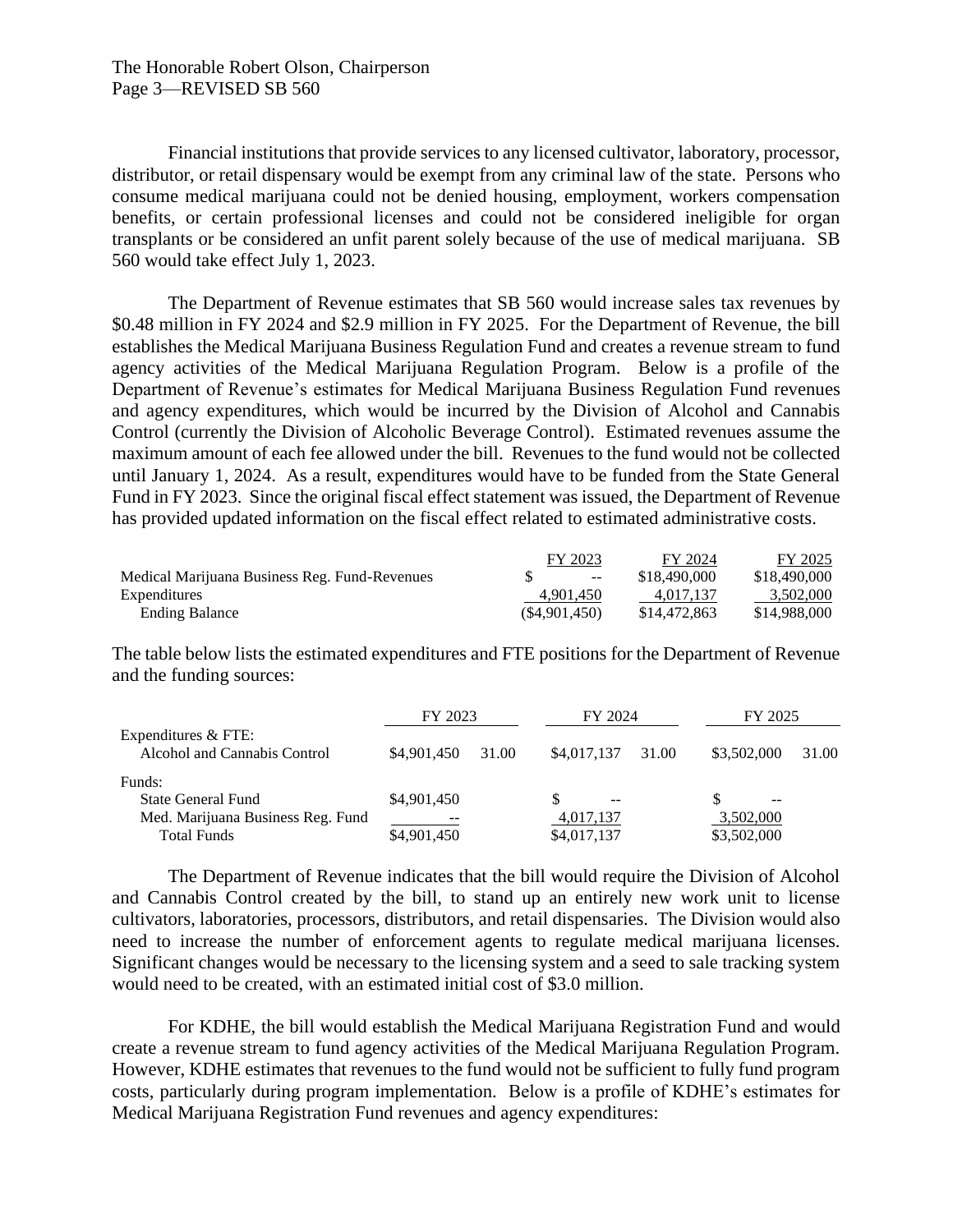## The Honorable Robert Olson, Chairperson Page 4—REVISED SB 560

|                                              | FY 2023       | FY 2024      | FY 2025         |
|----------------------------------------------|---------------|--------------|-----------------|
| Medical Marijuana Registration Fund-Revenues | $\sim$ $\sim$ | 719.719      | \$1,447,643     |
| Expenditures                                 | 4.789.827     | 3.600.088    | 3.644.034       |
| <b>Ending Balance</b>                        | (S4.789.827)  | (S2,880,369) | $(\$2,196,391)$ |

Any program costs above the amount of estimated revenues would require support from the State General Fund. The following table details the estimated expenditures and FTE positions for KDHE and the related funding sources:

|                                     | FY 2023       |       | FY 2024     |       | FY 2025     |       |
|-------------------------------------|---------------|-------|-------------|-------|-------------|-------|
| Expenditures & FTE:                 |               |       |             |       |             |       |
| Salaries & Wages                    | \$<br>836.934 | 18.00 | \$1,733,253 | 22.00 | \$1,776,585 | 22.00 |
| <b>Information System</b>           | 3.500.000     |       | 1,500,000   |       | 1,500,000   |       |
| Other Operating                     | 290,293       |       | 309,035     |       | 310.449     |       |
| Website                             | 150,000       |       | 48,000      |       | 48,000      |       |
| <b>Advisory Committee</b>           | 9,000         |       | 9,000       |       | 9,000       |       |
| <b>Background Checks</b>            | 3,600         |       | 800         |       |             |       |
| <b>Total Expenditures</b>           | \$4,789,827   |       | \$3,600,088 |       | \$3,644,034 |       |
| Funds:                              |               |       |             |       |             |       |
| State General Fund                  | \$4,789,827   |       | \$2,880,369 |       | \$2,196,391 |       |
| Medical Marijuana Registration Fund |               |       | 719,719     |       | 1,447,643   |       |
| <b>Total Funds</b>                  | \$4,789,827   |       | \$3,600,088 |       | \$3,644,034 |       |

The salaries and wages and FTE positions would be for program, administrative, legal, and information technology staff for startup and regular operations. An information system would be needed that interfaces with other state agencies included in the Act. Other operating expenditures would include office space, communications, supplies, and travel.

The Board of Healing Arts estimates that the bill would require additional expenditures of \$246,796 from the Healing Arts Fee Fund and 3.00 FTE positions in FY 2023. The amount would include ongoing salary and benefits totaling \$103,475 for an assistant general counsel, \$64,741 for a paralegal, and \$53,980 for a licensing analyst. There would also be one-time costs totaling \$24,600 for equipment and software for the new positions. The Board indicates the bill would result in additional workloads related to developing rules and regulations and certifying physicians. The bill allows the Board to set a certification fee of up to \$175. However, the amount of revenue that would be received from the fee is unknown because the Board is unable to estimate the number of physicians who would apply for certification and revenue would not be generated in FY 2022 or FY 2023.

The Board of Pharmacy indicates that enactment of SB 560 would require additional expenditures of approximately \$164,940 from the State Board of Pharmacy Fee Fund and 1.50 FTE position in FY 2023. The FY 2023 amount includes \$70,000 for salary and benefits for 1.00 FTE for a full-time administrative position to handle the new requirements in the bill related to K-TRACS reporting; \$35,700 for part time staff to register pharmacist consultants (equivalent of 0.5 FTE); \$50,000 for one-time programming costs for K-TRACS, as the system is not currently configured to accept anything except controlled substance prescription medication information; \$7,740 for office space, equipment, and other overhead for new staff; and \$1,500 for drafting and publishing new rules and regulations. Ongoing costs beyond FY 2023 would include the salaries and benefits plus overhead for the new positions and \$20,000 in annual programming costs for K-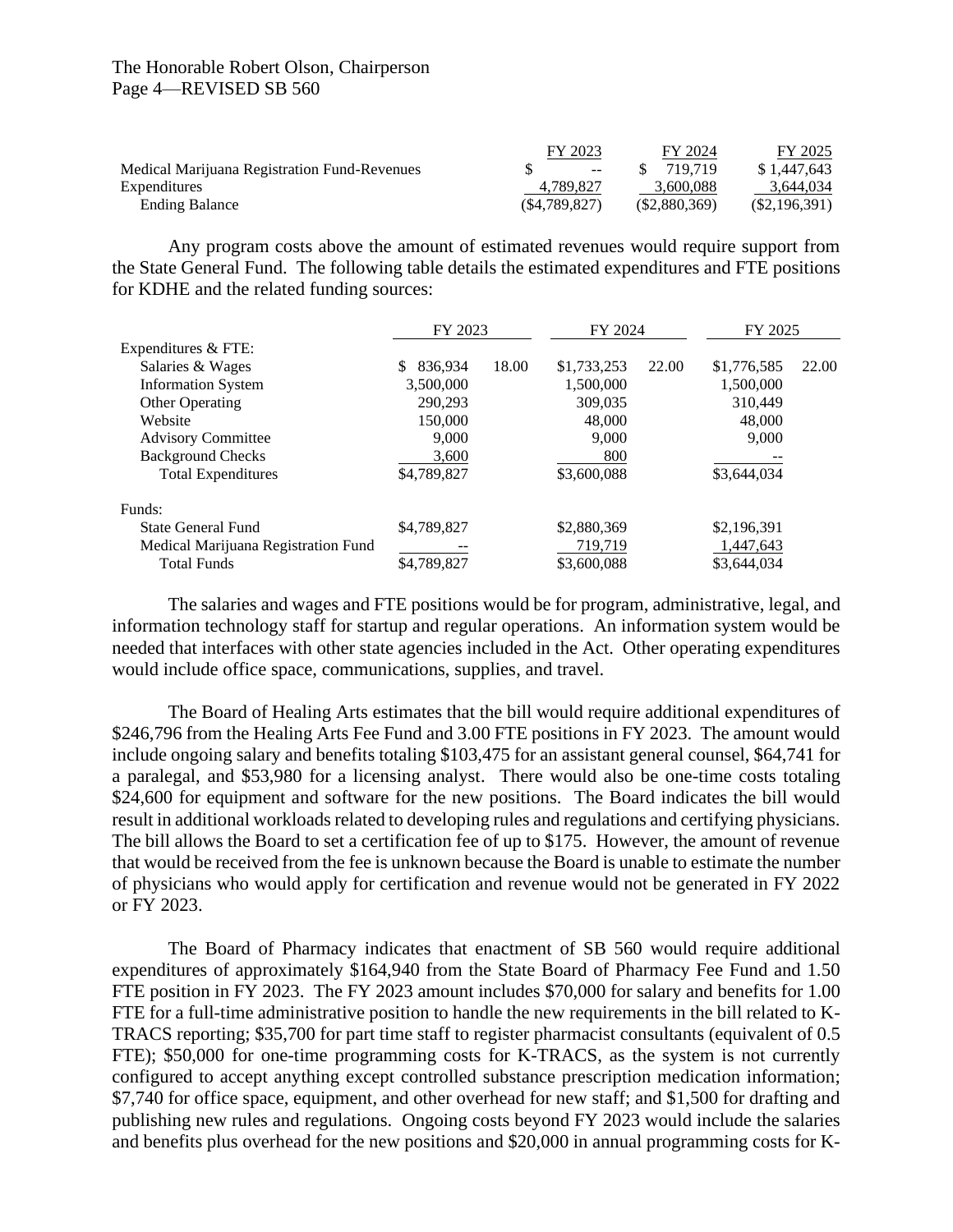TRACS. The Board notes that programming costs could be covered by allowable transfers from the Medical Marijuana Business Regulation Fund but there would be no revenue source under the bill to offset other costs.

The Board of Nursing estimates that the bill would require one-time expenditures from the Board of Nursing Fee Fund in FY 2023 to issue communications, update language in regulations, and provide education to its members regarding the bill. The agency estimates that expenditures would be under \$1,000.

The Kansas Human Rights Commission estimates enactment of the bill would result in additional State General Fund expenditures of \$72,214 in FY 2023. The agency estimates 75 new complaints related to discrimination based on an individual's status as a registered patient or caregiver under the Medical Marijuana Regulation Act or for using or possessing medical marijuana. Expenditures would include \$56,492 for salaries wages for an additional 1.00 FTE position for a new Special Investigator to handle new complaints; \$6,566 for new posters and publications reflecting changes in the bill, including supplies and postage costs related to the new publications, and other communication costs related to the new complaints; \$6,506 for professional fees to update the agency's database and other IT costs related to the new investigator; and \$2,650 in capital outlay for equipment for the new investigator.

The Kansas Highway Patrol (KHP) states that enactment of SB 560 could require expenditures of \$90,000 from the KHP Operations Fund for the agency to invest in new K-9s trained without the odor of marijuana. Replacing all narcotic dogs would total \$80,000 (eight dogs at \$10,000 each) and supplemental training for two K-9 supervisors would total \$10,000.

The Kansas Bureau of Investigation (KBI) anticipates the bill would result in increased requests for tetrahydrocannabinol (THC) testing at the KBI Forensic Laboratory. The agency currently has one piece of equipment with the ability to provide THC quantitation analysis but does not have validation methods to quantitate above 0.3 percent THC. The agency notes that any costs related to conducting state and national criminal history checks would be offset with revenue from the fees it charges for the criminal history checks. The agency was unable to estimate the fiscal effect.

The State Fire Marshal estimates enactment of SB 560 would result in additional expenditures of \$359,264 and 4.00 FTE positions in FY 2023 and \$283,718 in FY 2024 to meet increased workload for plan reviews, safety inspections, and code enforcement on new indoor growing facilities, as well as existing facilities in the future. The FY 2023 total includes salary and benefits of \$256,634 for a fire protection specialist, a fire prevention inspector, an enforcement officer, and a senior administrative specialist, as well as ongoing contractual services related to the positions totaling \$14,320 for specialized fire and life safety training, fuel costs, and IT services. In addition, there would be one-time costs of \$88,310 for IT and other start-up equipment for the positions. The agency notes that the bill does not include a revenue source for implementation and current revenue sources could not fund the additional expenditures.

The Office of Judicial Administration indicates the bill could affect the number of cases that are filed in courts, but the Office is unable to estimate what the effect would be. The bill could decrease the number of cases filed in court because it decriminalizes actions that could be charged